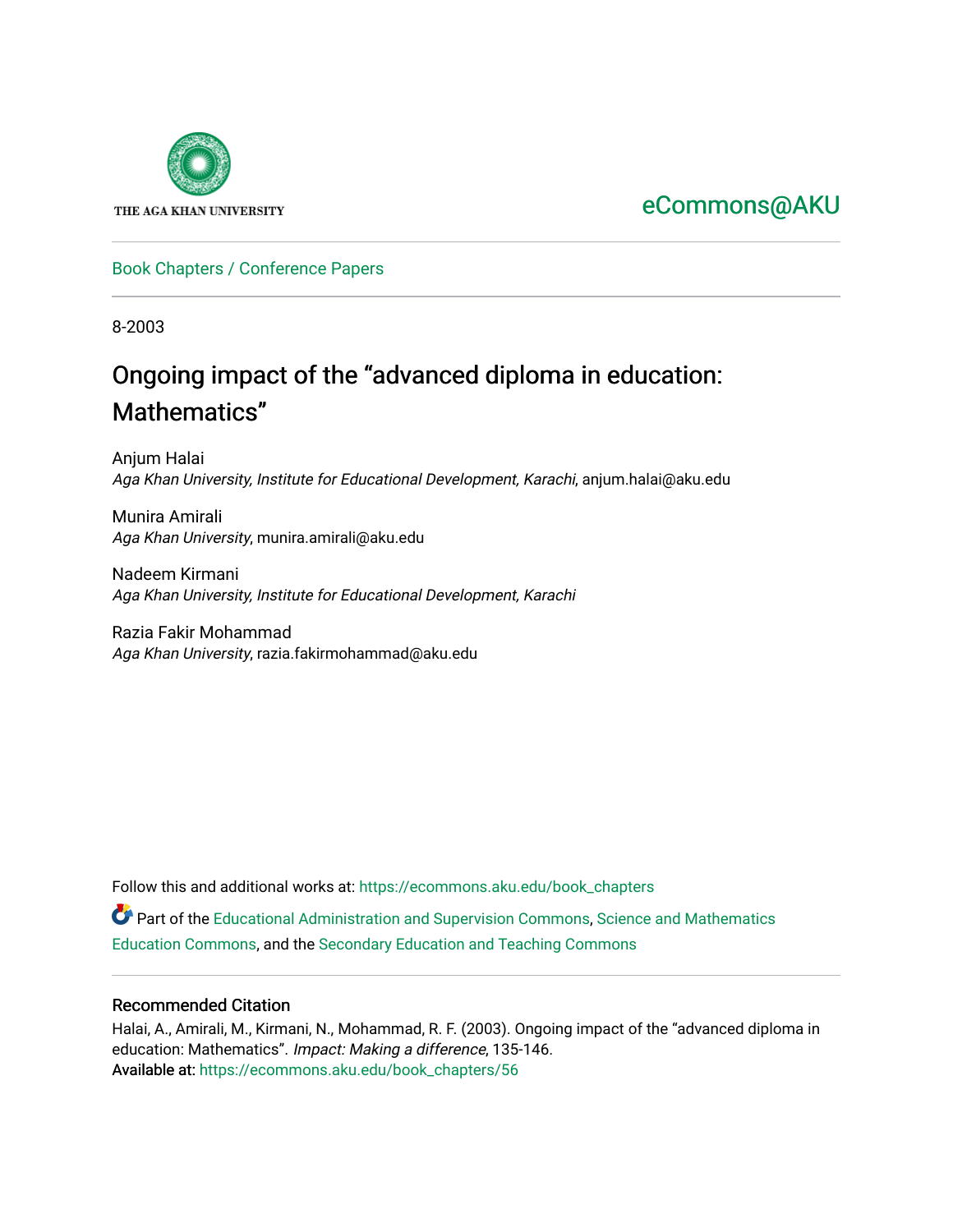#### **ONGOING IMPACT OF THE "ADVANCED DIPLOMA IN EDUCATION: MATHEMATICS"**

Anjum Halai, Munira Amir Ali, Nadeem Kirmani, & Razia Fakir Muhammed AKU-IED, Karachi, Pakistan

#### Abstract

The Action Research Project in Mathematics Education was undertaken to study the impact on teaching and learning, of strategies introduced in the Advanced Diploma Programme in Education: Mathematics (2003), offered by AKU-IED. This programme is a one-year field-based programme. The main aim of the programme is to develop exemplary teachers who are reflective practitioners. Teachers from sponsoring schools participate in the programme which is designed such that seminars are held at AKU-IED during summer and winter breaks and on Saturdays, when most schools are off. During term time tutors visit the participants in the school. The purposes of field visits include: provision of classroom support to participants in their efforts to implement their learning in the real classroom; identify areas where participants require further support; and to enable reflection.

Action research was carried out by the tutors and the programme participants where certain teaching strategies were identified, introduced and implemented in the classroom. The implementation process of these strategies was studied by the programme tutors. The purpose of the tutors' research, which is reported here, was to generate local evidence of impact and look for micro impacts which would help justify teaching these methods to teachers more generally.

Findings from the study showed that the teaching strategies introduced as part of the Advanced Diploma Programme led to a positive change in the teacher's classroom practice, in the mathematics that the students learnt in the classroom, and how they learnt it. However, the study also revealed that certain contextual and other factors mediated the potential of these strategies to impact the classroom. The findings reported here primarily discuss: the teacher's subject matter knowledge, their experience and ability to handle student responses and their critical (as opposed to an unquestioning) use of the strategies introduced.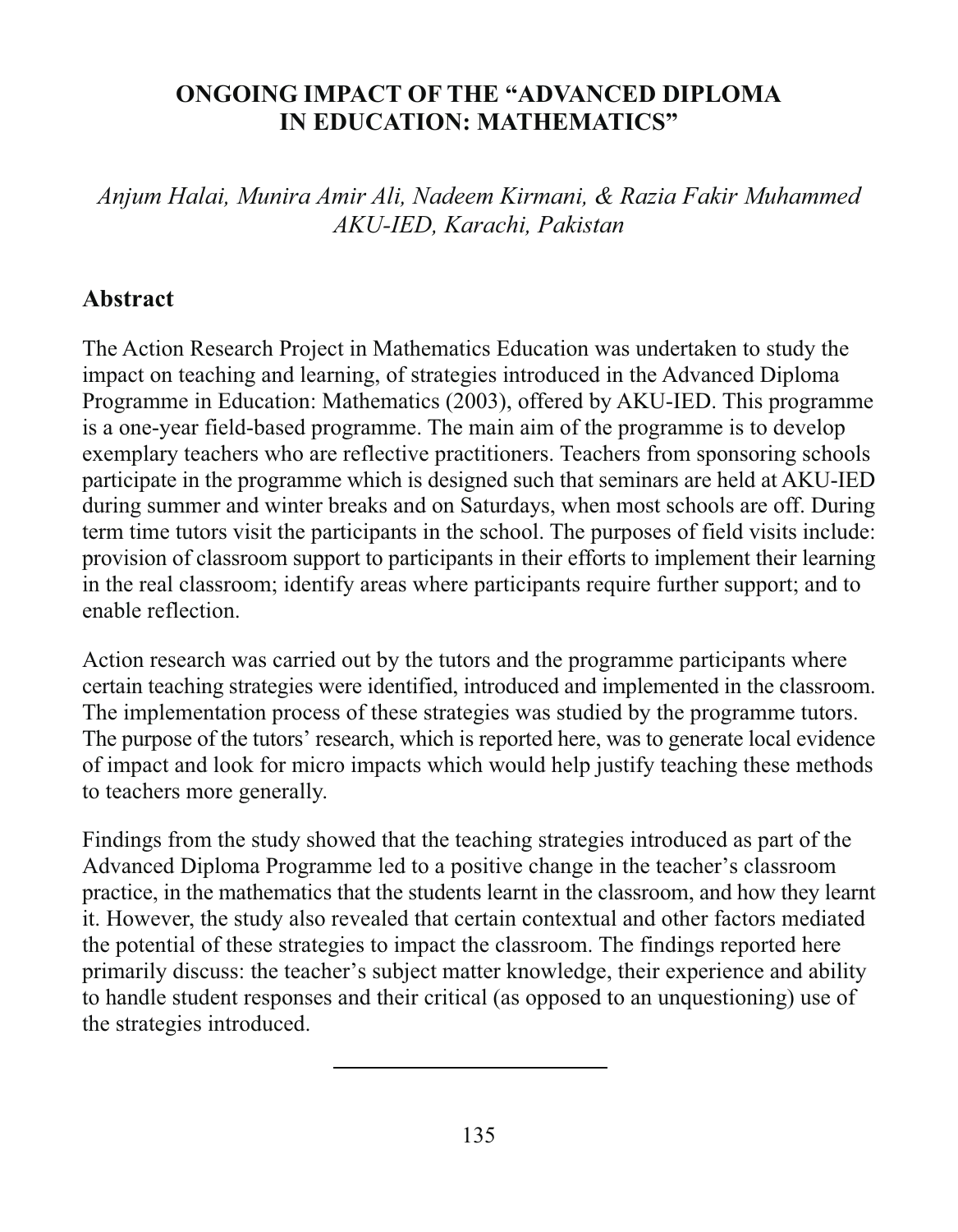#### **Introduction**

The Action Research Project in Mathematics Education was undertaken to study the impact on teaching and learning, of strategies introduced in the Advanced Diploma Programme in Education: Mathematics. In the class of 2003, there were fifteen teachers from schools in Karachi. These schools included institutions from the government sector, private schools and AKES schools. The instructional team comprised of four tutors.

The main aim of the programme is to develop exemplary teachers who are reflective practitioners. Teachers from sponsoring schools participate in the programme, which is designed such that seminars are held at AKU-IED during summer and winter breaks and on Saturdays when most schools are off. During term time tutors visit the participants in the school. The purpose of field visits include: provision of classroom support to participants in their efforts to implement their learning in the real classroom; identify areas where participants require further support; and to enable reflection. Hence, to support reflection and enable a questioning stance towards their practice participants were expected to engage in small-scale action research projects. The cyclical nature of the programme where AKU-IED based sessions were followed by periods of intensive work in the field lends itself to conducting action research.

As part of the programme, participants were introduced to new teaching approaches and strategies. These include the following:

- The do-talk-record framework (Open University, UK). According to this framework,  $\bullet$ students are encouraged to do the mathematics in pairs or small groups. Concrete and semi-concrete materials are provided to aid the work. Students are expected to record their mathematics using words, pictures or symbols and discuss the rationale of their decisions.
- **Cooperative learning strategy (Johnson, Johnson, & Houlbec, 1993).** According  $\bullet$ to Johnson et al (ibid. pp. 6-12), there are five basic elements that should be incorporated in small group work to make it cooperative learning. These include a) individual accountability; b) face to face interactions; c) positive interdependence; d) group processing and e) social skills i.e. to use appropriate interpersonal skills in small group work.
- Use of problem solving strategies (Polya, 1957). These strategies enable a focus  $\bullet$ on the problem solving process by suggesting iterative cycles of plan-act-review.
- Open-ended questions to promote mathematical thinking (Zevenbergen, 2001).  $\bullet$ These are mathematical tasks and/or questions that do not have one correct answer.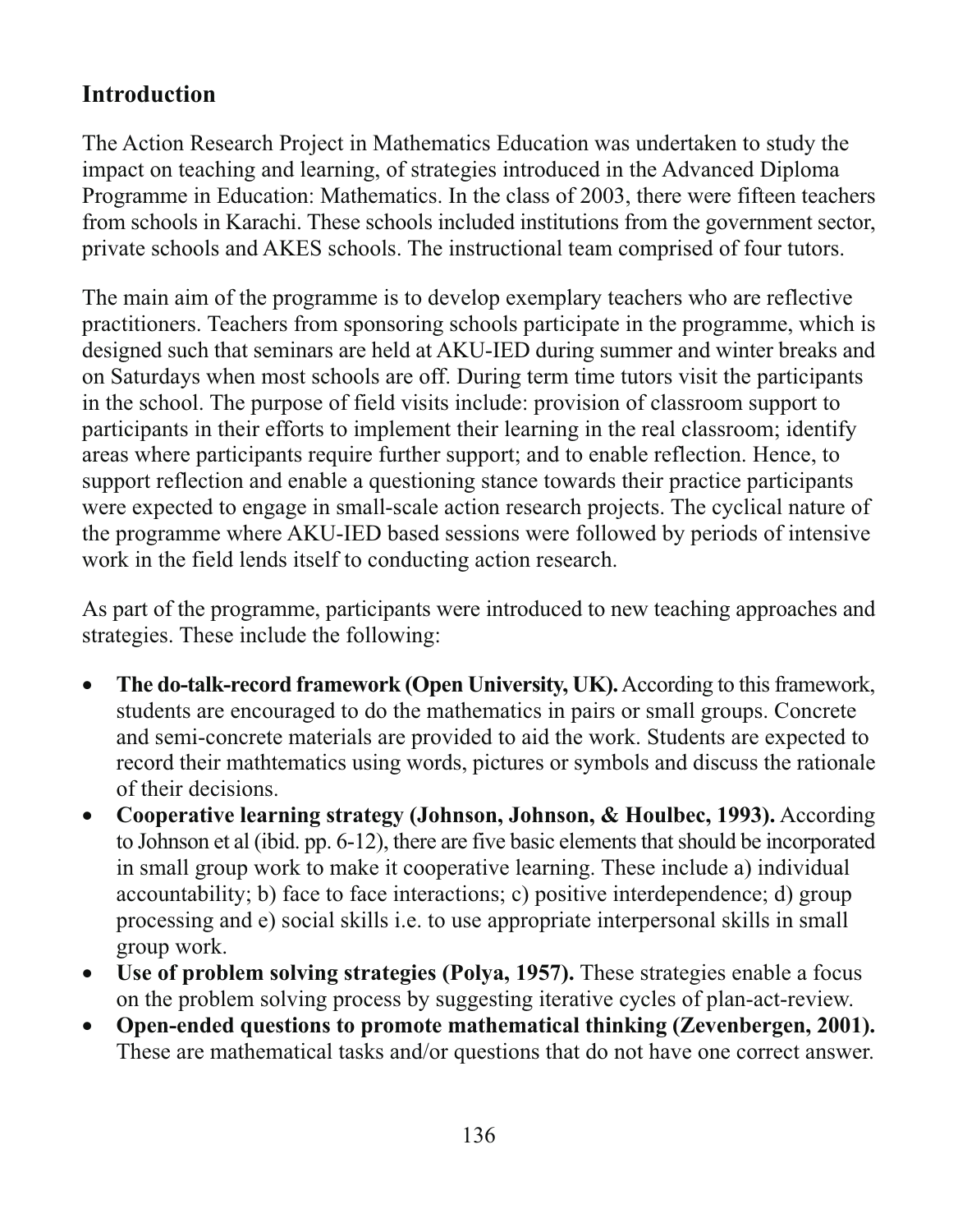Rather, a number of possible answers or solutions are possible, acceptable and encouraged.

#### Methodology

The action research reported here had two interwoven strands: in one, the course participants learned to research their classroom practice. Their focus was to examine the use of the selected strategies introduced in the course, in developing teaching on their own. In the second, the tutors were involved in researching classroom impact processes resulting from the teachers' research. The primary purpose for the tutors was to examine the ongoing impact of the teachers' implementation of new strategies in the classroom context. The aim being to generate local evidence of impact and look for micro impacts that would help justify teaching these methods to teachers more generally. By impact we mean the process of change that resulted as new teaching strategies were introduced in the classroom.

Action research was seen as an appropriate approach to study impact, to understand how and if in-service teacher education brings about a change in the classroom. This is because action research is about bringing around an improvement in a social situation through participation in cycles of planning, acting, observing and reflecting, thereby creating possibilities for change and transformation (Kemmis & Mctaggart, 2000). While research on change (e.g. Fullan, 2001) has shown that when new ideas and practices are introduced in schools and classrooms, they are interpreted and adapted by the teachers (and others) who put them into practice within the context of their own situation, existing beliefs and practices. Thus the movement from source inputs in teacher education programmes to student outcomes is an adaptive process and action research provides an appropriate methodological approach to study this process and its outcomes.

The fieldwork spanned the period of one year and involved in-depth interaction among the teachers and the tutors-researchers. Each tutor-researcher worked with a small group of teachers as research participants. This included observing classrooms at least once a month. Each observation was preceded by a pre-observation conference and followed by a post-observation conference. A purpose of this conference was to provide classroom support and to sustain reflection through identification and discussion of emerging issues and concerns. The classroom observations and conferences were recorded in the form of field notes. In some cases, classroom interactions were also recorded on tape recorders.

The tutor researchers also met regularly. A purpose of these meeting was to sustain the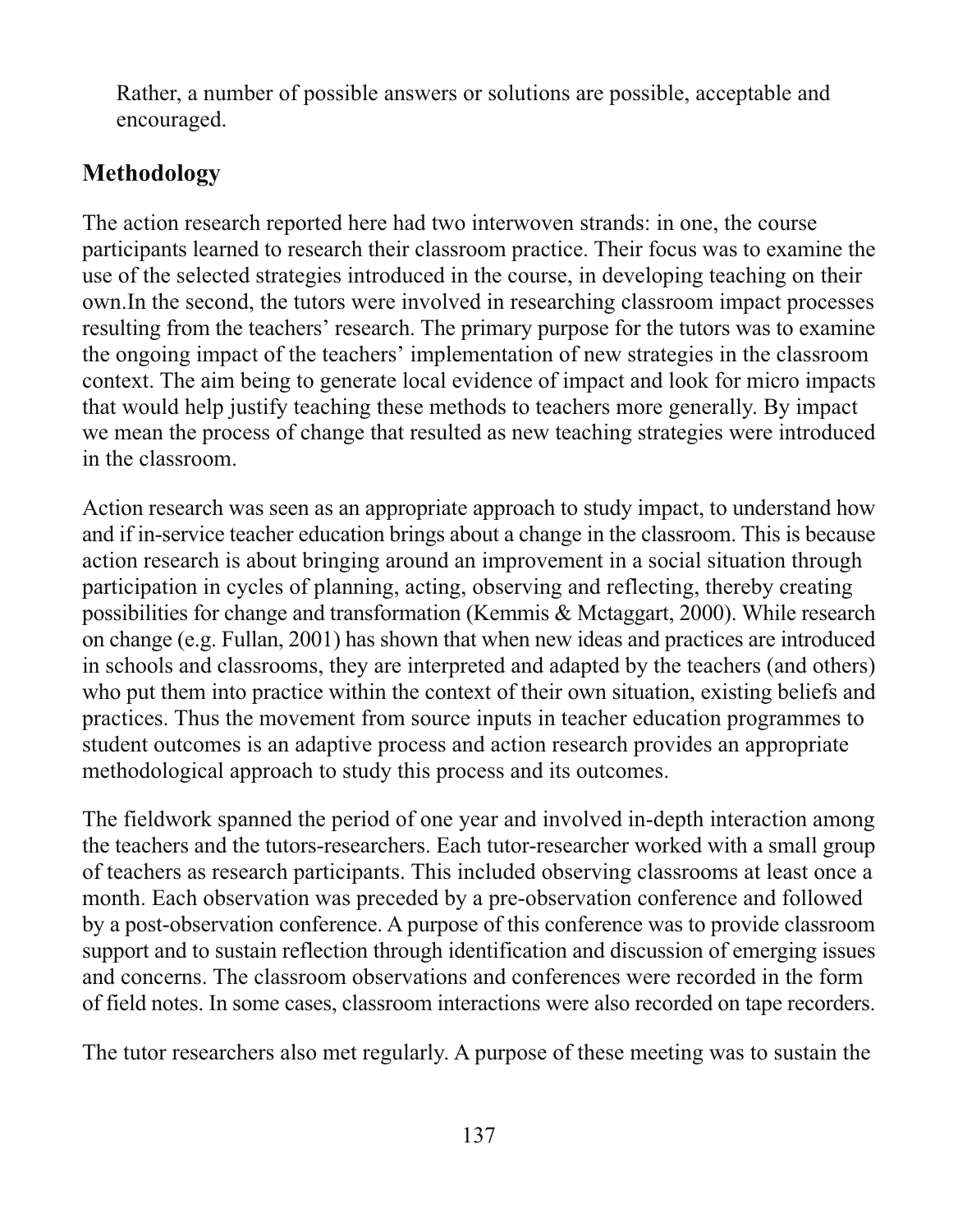process of ongoing analysis through a focused discussion of similarities and differences in findings and identifying emerging issues and questions. These meetings were recorded on audiotapes and later transcribed. Teachers and tutor researchers maintained reflective journals. These journals were mainly to promote a dialogue regarding the teaching and learning issues arising during the course. Data comes from over a 130 classroom observations and as many pre and post observation conferences with the teachers, and about 20 tutor researcher meetings.

#### **Findings and discussion**

The findings and discussions reported in this paper draw from work with teachers, Reshma, Tehmina, Abida and Samina (pseudonyms). These were mid-career female teachers, teaching mathematics to classes VI and VII. Each of the four tutors worked with one of these four teachers individually. These cases provide representative examples of issues and themes that emerged largely in all the classrooms.

Findings showed that as her area of inquiry, the teacher Reshma looked at the use of concrete materials in mathematics classroom. She identified this area because she usually used concrete material to teach mathematical concepts but was not sure if she was using them effectively. She now wanted to study the process of using concrete materials to see whether or not they were being used effectively so that learning was facilitated.

Similarly Tehmina had also identified her action research focus as the use of concrete materials, as students in class VII worked at mathematics tasks in small groups. Her reasoning, as evident from her reflective journal, was:

In my 13 thirteen years, I have not used this approach to teaching which I am using now after my training at AKU-IED, while working on a simple activity of investigating area and perimeter in the sessions at AKU-IED, I learnt, that children do not learn just by being told or by making shapes on the blackboard. Children won't be able to learn until they do it themselves and until they do get a chance to touch it themselves (Tehmina's journal entry translated from Urdu).

The other two teachers, Abida and Samina, introduced "cooperative group works" such as small group work incorporating some elements of cooperative learning strategies. Abida said that she used group work to maximize students' learning. From the observations it appeared that Samina's purpose of introducing cooperative group work was to enable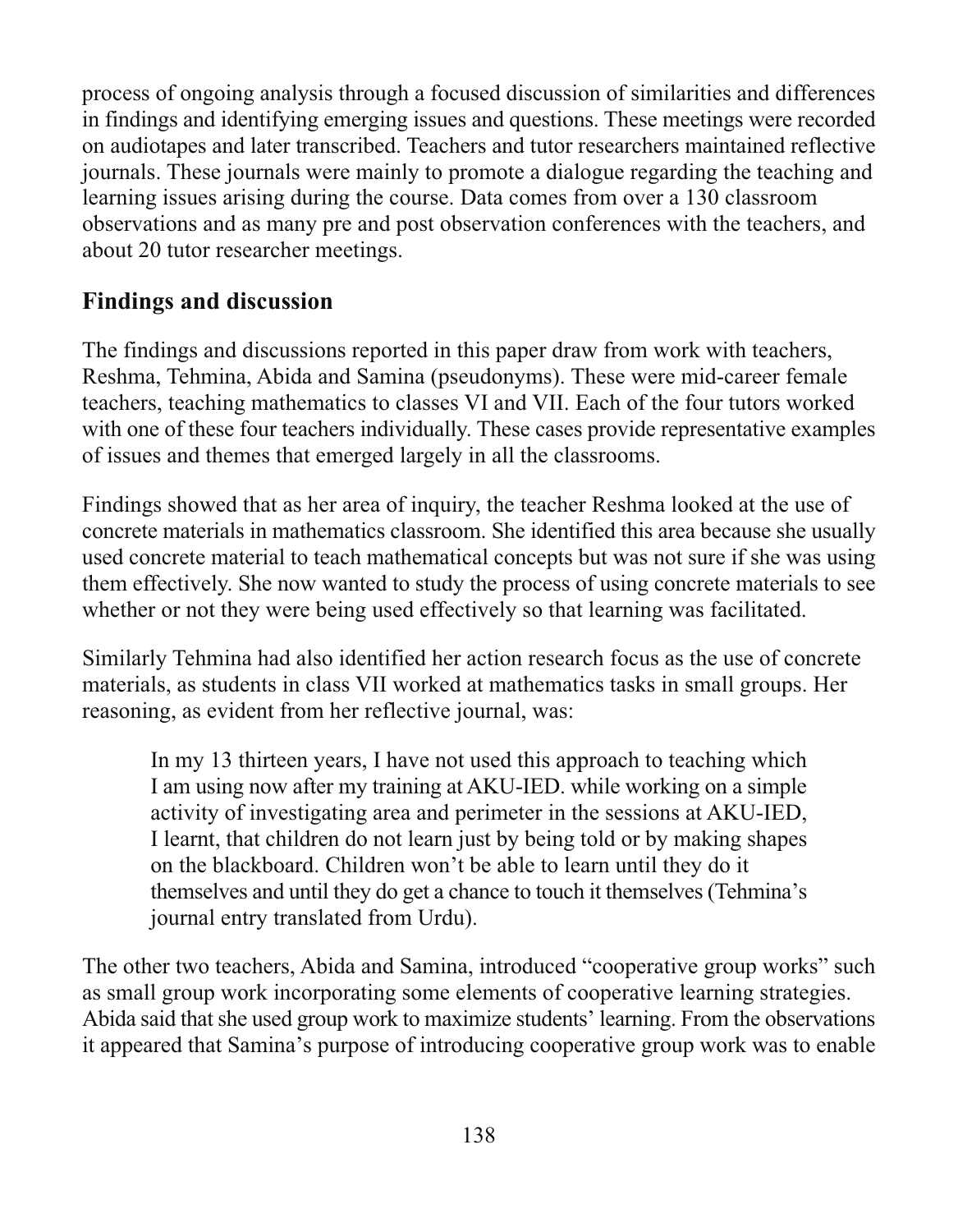each member of the group to share her ideas about the task and develop mathematical thinking in the process.

Findings show a positive impact on the classrooms observed with the new teaching methods. For example, there is evidence to show that students' shared their real life experiences in relation to mathematics, offered alternative solutions to the mathematics problems and solved questions with less dependency on the teachers, when the teachers tried out new methods of teaching. Similarly the change process studied showed a positive impact on the teachers' classroom practice resulting from the engagement in the examination of their implementation process during the advanced diploma project. Certain issues and challenges were also identified which moderated the potential of these strategies to impact students' learning.

These findings are discussed in further detail below.

#### **Student outcomes**

The study provided immense opportunity to see how the student learning outcomes were impacted. Here outcomes have a broader focus that includes academic achievement, students' participation, and development of social skills. A reason for including this broader focus is that the Advanced Diploma Programme gave a lot of emphasis in encouraging students to develop skills and attributes in order to enable them to work cooperatively with their classroom peers. As students worked at mathematics tasks in the classrooms where the teacher used involved concrete materials, there was evidence of positive impact on their learning process and outcomes. This was observed from the kinds of questions that students asked in the classroom, the discourse in the classroom which was broader, and richer, than the discourse in a classroom where the textbook is the only resource and teacher transmission is the only strategy used. The kind of mathematics tasks that the students were able to do were beyond the scope of the textbook and investigative in nature.

To exemplify the findings from classroom data, some episodes are shared. In one class, Reshma gave the students cutouts of different quadrilaterals and asked them to measure the interior angles of the different shapes such as squares, rectangles, parallelograms, trapezium, rhombus and other quadrilaterals. She planned that once the learners measured all the angles, she would ask them to add all the angles to explore the sum of angles of a quadrilateral. Following is an extract from one episode during Reshma's lesson, where 'L' represents the learner and 'T' represents the teacher).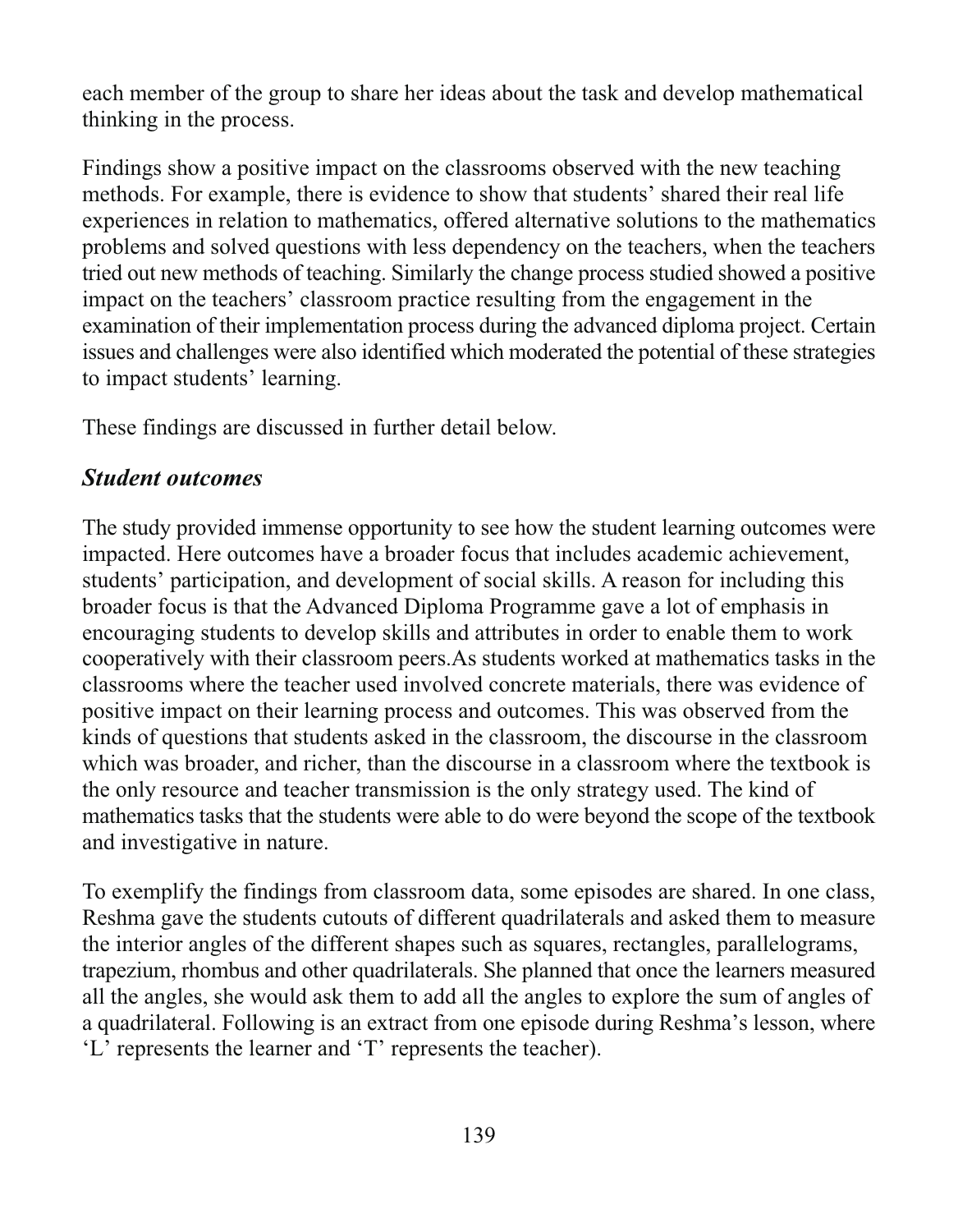Learners measured three angles, A1, A2, and A3.

- 1. L2: Stop, Stop. There is no need to measure the fourth angle (and he started adding the three angles).
- 2. L3: What are you doing?
- 3. L2: The sum of three angles is  $250^{\circ}$  therefore fourth angle is  $360^{\circ}$   $250^{\circ}$  = 110°.

The teacher visited the group.

- $4. T:$ Did you measure all the four angles?
- 5. L3: No miss, Ali said we need to measure only three angles and fourth one we can calculate.
- 6. T: Ali, why do you say that?
- 7. L2: Miss, in the previous class you asked us to cut different triangles, tear their vertices and paste them on a single point. It was 180° in types of triangles. I think the same would apply for the four sided figures.
- 8. T: Are you sure?
- 9. L2: If square and rectangle vertices are torn and brought together at a point it will make 360°. Like different triangles have 180° as sum of the interior angles, so four-sided figure will give  $360^\circ$ .
- 10. T: Good observation.

The above episode exemplifies the change in the classroom discourse. The change was in the nature of interactions. Students were now asking questions (2. L3), providing explanations of their thinking (lines 3. L2, 5. L3, 7. L2) and making linkages between the new topics being introduced and their previous learning (refer 7. L2 above).

Similarly, evidence of positive impact of cooperative group work was found in Abida's classroom. The episode discussed below is taken from a lesson on ratios taught by Abida. Abida began by presenting a problem which she had invented herself (See box below). She asked the students to solve the problem in their respective groups. She then engaged them in sharing their solutions with the class.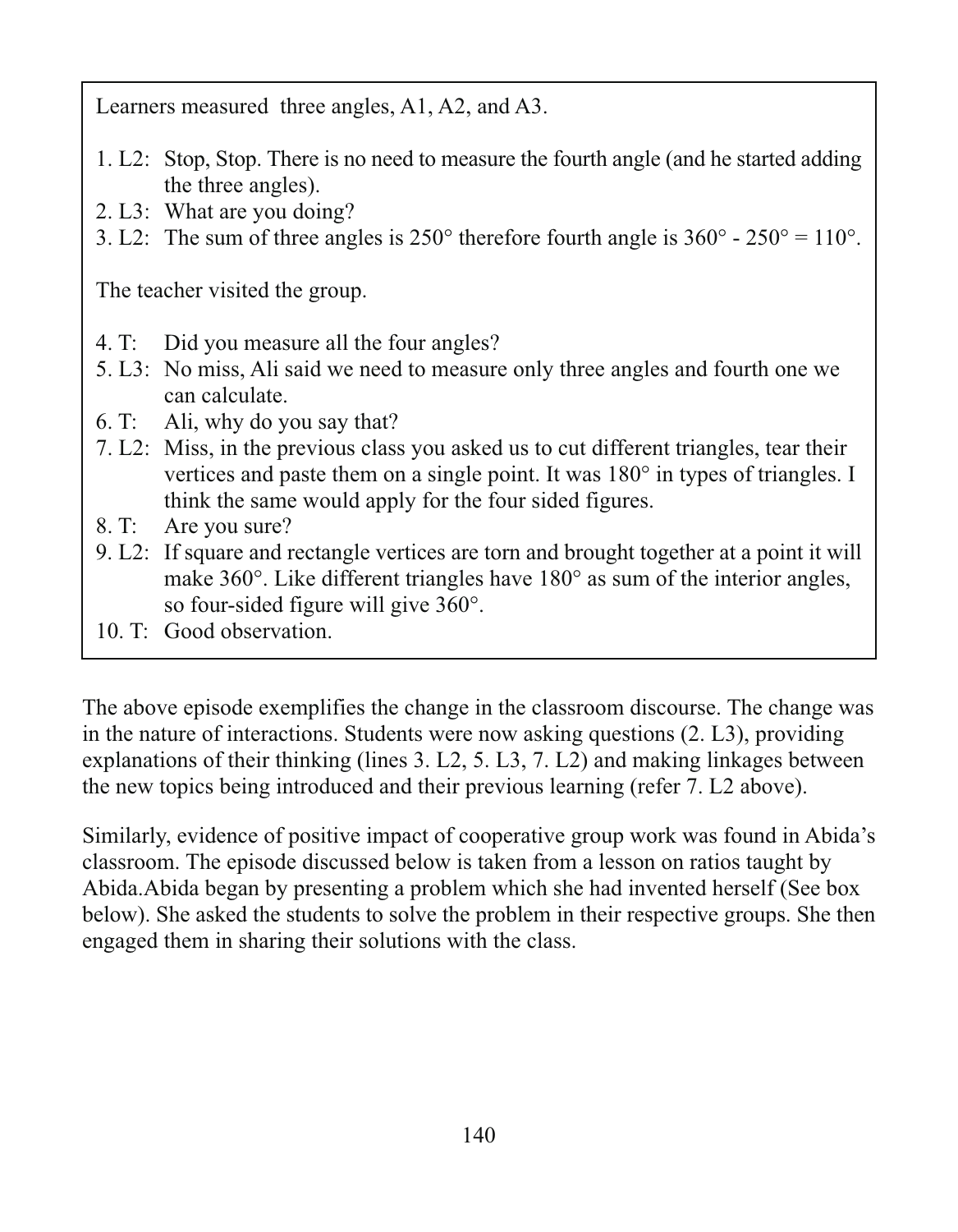The teacher wrote on the following problem on the board.

#### Problem:

The cost of three copies is Rs. 15. What will be the cost of 5 copies?

The teacher then wrote the following questions on the board for students to discuss:

- Can you put ratio between two quantities such as number of copies and cost of copies?
- What would be the relationship between two ratios?
- How would you find the unknown cost?

The teacher moved around while the students solved the problem. After that she invited them to explain the process on the board.

- S1: Increase in number of copies will increase the cost. Ratio between number of copies  $= 3:5$ . Ratio between cost of copies  $= 15: 25$ .
- T: How did you get 25?
- S: The cost of one copy is 5 therefore I multiplied 3 and 5 by 5. Both ratios are equal.

The teacher invited another group.

S2 (wrote on the board) No of copies: Cost of copies.

 $1:5$  $3.15$ 

- $5:25$
- S2: I multiplied 5 by 5 because the cost of one copy is Rs. 5.
- $T:$  All of you got 25.
- S (in chorus) Yes

The teacher then explained the textbook method and asked them to do the questions given in the textbook.

The above data excerpt shows that Abida encouraged the students to engage in dialogue with one another and with herself. She also encouraged and accepted students' ideas and sought elaboration of their responses. She recognized the students' potential and motivation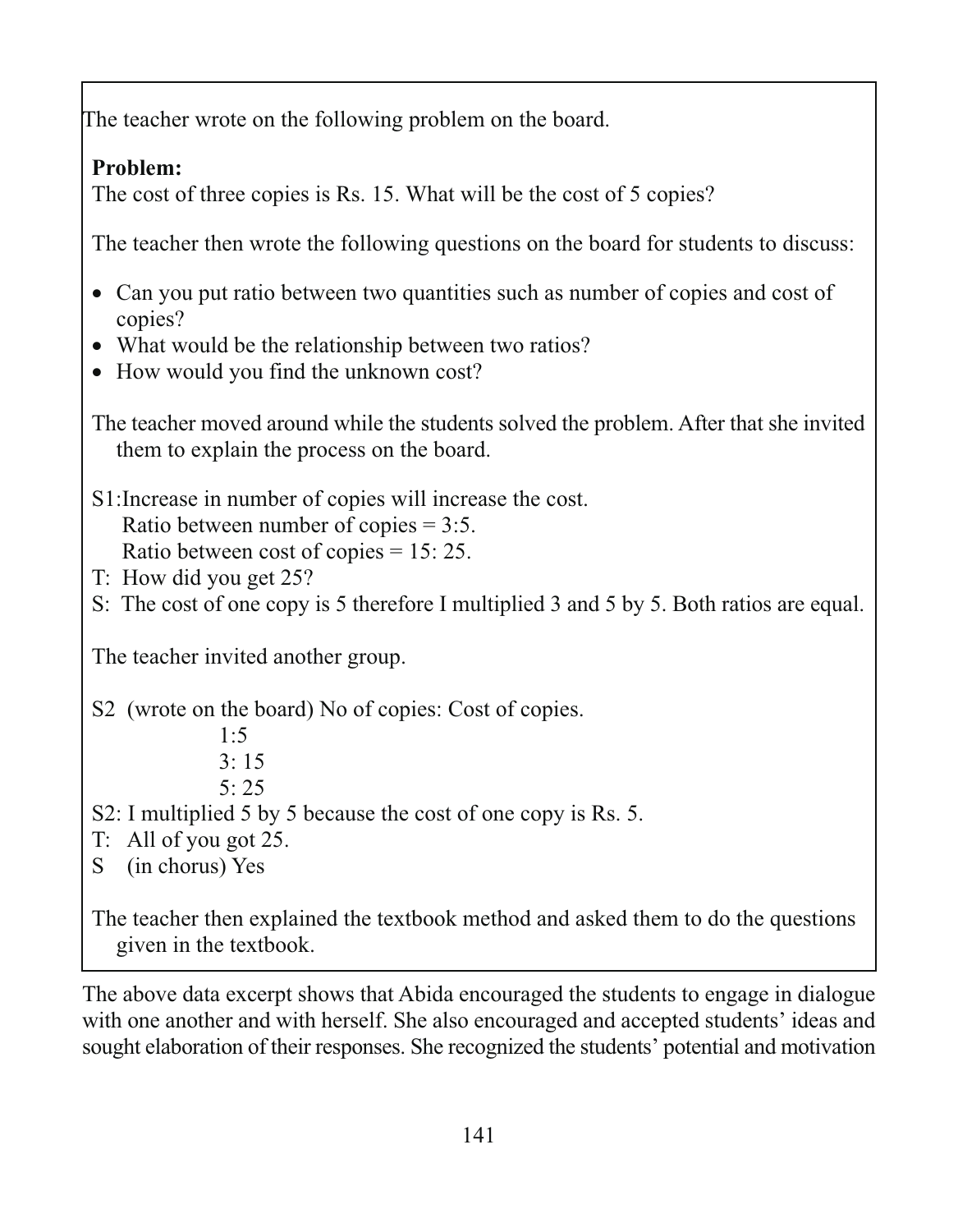in the classroom when she encouraged their confidence by giving them an opportunity to express their ideas. In the post-observation conference, she said that before she began the textbook exercise, it was her intention to start with a problem situated in the students' daily life. She praised the students' participation in sharing their thinking about different ways of solving the question.:

I had not expected the explanations they came up with. I was surprised when they solved the questions using the unitary method; I had not taught them this method previously (Abida's journal).

Abida maintained that her greatest achievement was the contribution of a student who participated in the class discussion for the first time. The student, S2, who offered the second solution, had never spoken in class previously and had failed in the examination for the past three years. She realized that when invited to contribute, the students had rich explanations to offer which demonstrated their active participation in the learning process.

Abida had previously observed the students' passive behavior in the mathematics classroom. She had assumed inferior capabilities of individuals' thinking because of her own learning experiences and limited goals for teaching mathematics. Her new beliefs about the students' learning with reasoning were not confirmed in the school reality until she observed the outcomes herself.

Samina was the other teacher to have introduced cooperative group work in her classroom. In a post-observation conference, Samina elaborated on the positive aspect of cooperative group work as follows:

When I compared the students' existing learning about any topic with their previous learning, I found a clear difference. Now that they talked in small groups, they were learning with understanding, asking related questions to overcome their misconceptions. The students were now thinking deeply. For example, when I started the topic of circles in my class, after introducing the basic concepts about the parts of a circle, I started teaching them the method of solving word problems related to circles. These problems involved finding out the circumference when diameter and radius are given. When I wrote down the formula for finding the circumference of a circle many students asked me about "pi". Their questions were: Why is its value 3.142? Is it always constant? Does it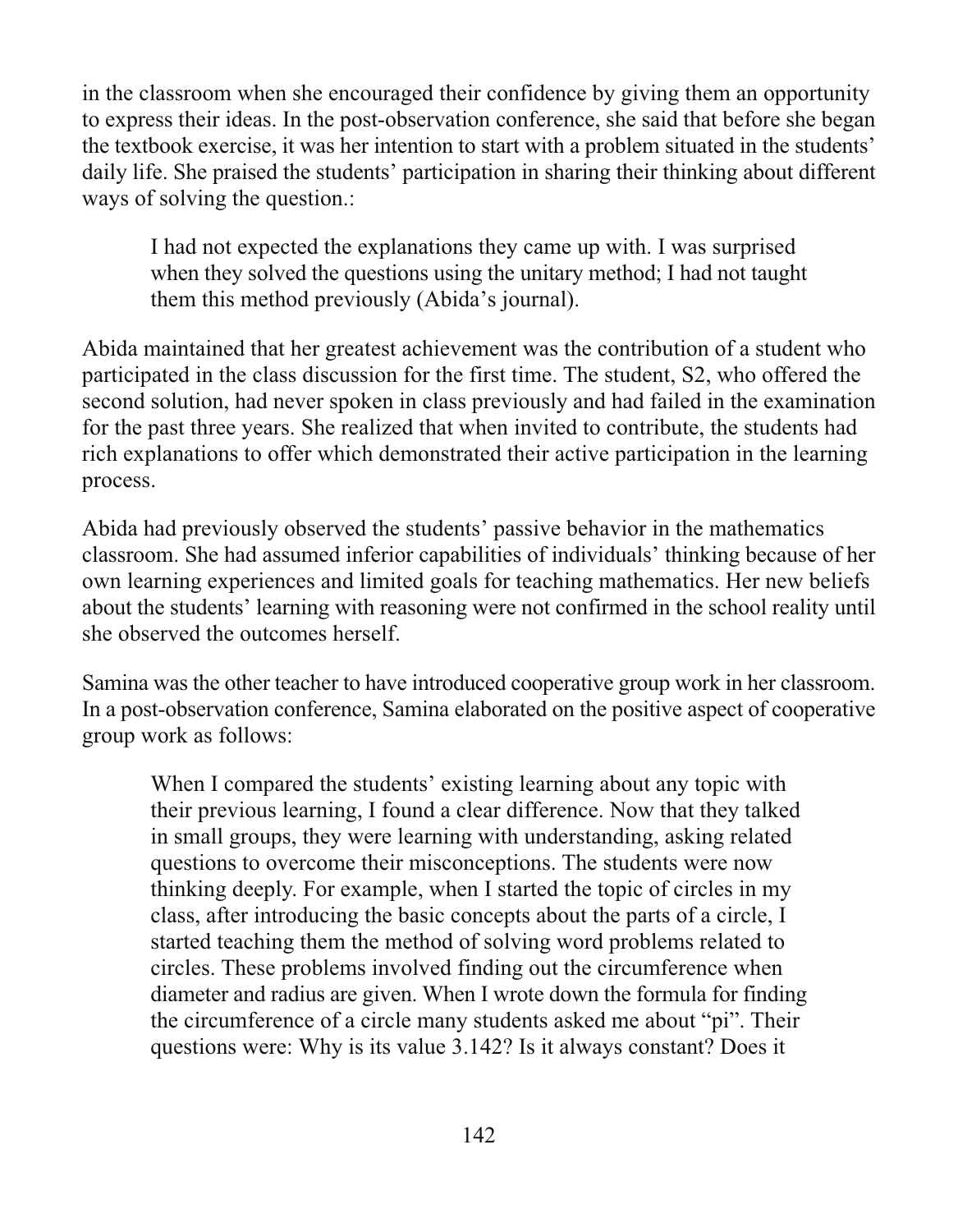always remain the same? Even for bigger and smaller circles? These questions showed their desire to better understand the concept of pi. I then stopped explaining the textbook question on finding the circumference and decided to plan a lesson where students would be able to explore the relationship between the circumference and diameter of a circle, to find out the ratio between diameter and circumference (Quote from field notes of post-observation conference with Samina).

#### **Teaching practice**

Teaching practice in the classroom changed necessarily in the course of the programme. From analysis of classroom data it was evident that during their process of implementation, the teachers created situations in which the students worked in groups and were encouraged to bring out their informal and contextual experiences approaching questions through their own methods. All these methods centered on the students' active participation and involvement in their learning. As a result of these new experiences, the students demonstrated independence in their learning. For example, in the episode from Reshma's class that was shared above, there is evidence of a classroom discourse, which is richer in terms of the nature of students' interactions than what our earlier observations revealed.

Also apparent, was a positive change in the instructional sequence observed. For example, teachers traditionally begin to teach a mathematics concept by first defining it, and then explaining and exemplifying the definition. The textbooks are also usually based on this sequence (e.g. Shaikh, et al., 1998). Our initial observations of participants' classrooms also showed a similar sequence being followed generally. However, our later observations increasingly showed teachers first providing the students with a number of examples and non-examples of the concept.

Often providing opportunities for investigative work related to the concept and the concept definition was abstracted from those examples and investigations. For example, traditionally "kinds of quadrilaterals" are taught such that each quadrilateral is defined, its defining features listed followed by some practice work on identifying and constructing the quadrilaterals. However in Reshma's class, we observed that she asked students to explore quadrilaterals provided to them in the form of cardboard cutouts and identify the defining features of each. Similarly, Samina described in the quote shared earlier in this paper, how she changed her teaching plans for the topic of circles so that she could enable students to meaningfully learn the concept of "pi". Research (Skemp, 1986) has shown this new instructional sequence to be more effective in developing students'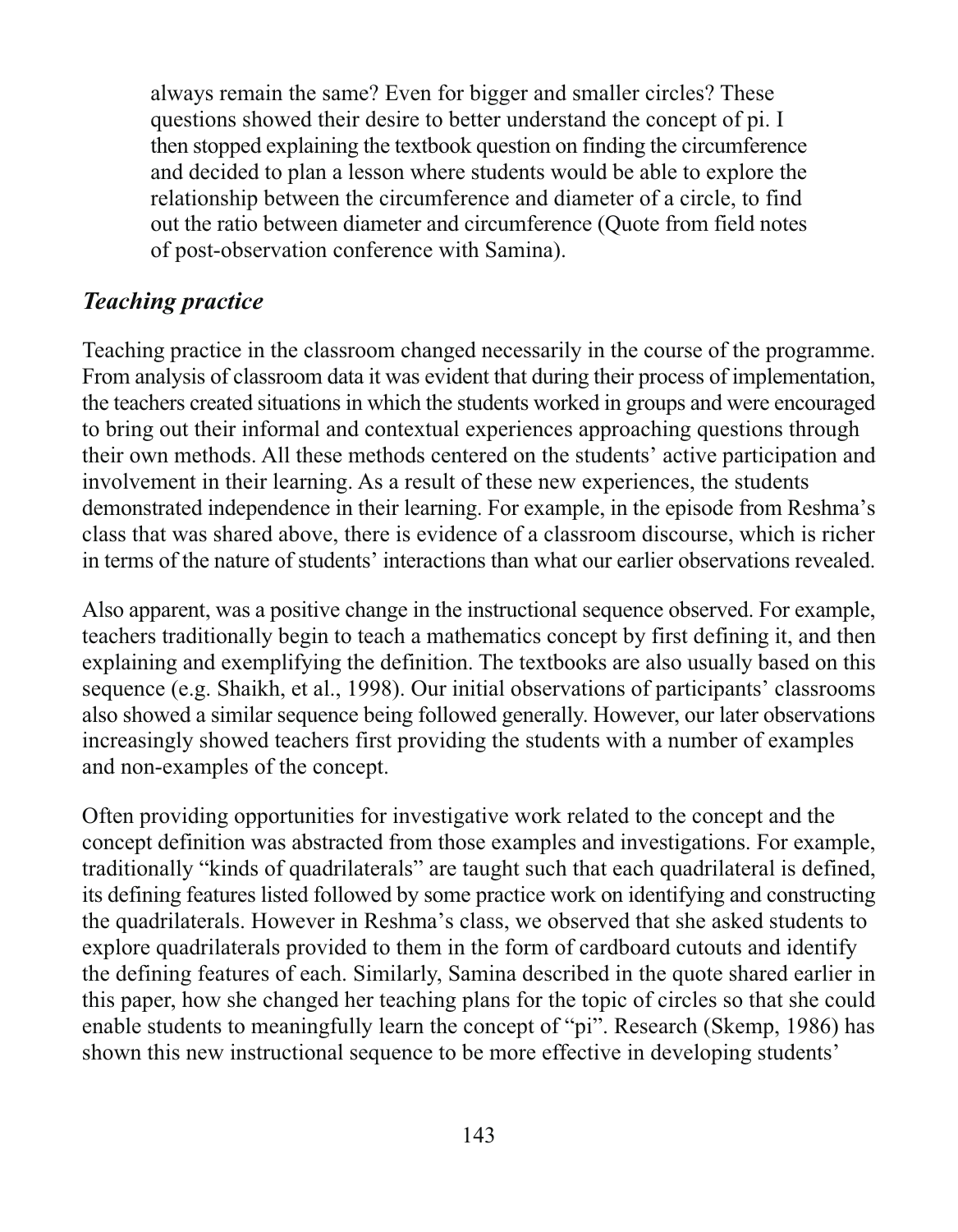conceptual understanding.

#### **Emerging Issues and Ouestions**

Certain issues and questions emerged in the course of the change being initiated in the classroom processes. For example, in some places, use of concrete material hindered students' ability to use the conventional notations and symbols for representing mathematics concepts. For example, Tehmina gave a handful of colourful buttons to small groups of students and asked them to make equal and equivalent sets with those buttons. Observations showed that when the class worked with colourful buttons, Mehvish, (a student), easily formed a variety of sets and correctly identified them as equivalent, equal and unequal sets. But in the final activity where Tehmina evaluated students' knowledge of equal and equivalent sets, Mehvish who had worked successfully with buttons, identifying, sets formed correctly as equal, or equivalent, identified the following two sets as equal

 $A = \{b, 0, y\}$ 

 $B = \{boy\}$ 

Mathematically, the two sets above are not equal because set A has three members while set B has one member. The commas are meant to separate each member. However, it appears that Mehvish had not recognised the significance of commas in the formal notation. This could have been due to the fact that when making sets with concrete materials she did not need to put commas to separate the distinct members of the set. Hence, the very advantage in enabling students to move away from the formal symbolism of mathematics became an issue when students could not follow some of the conventions that are particular to symbolic mathematical language.

Similar issues also arose in Reshma's class. For example in one class, Reshma referred to the students' bag as a "universal set" and things present in it such as text books, registers, copies, pencils, pens, eraser, etc. representing different sets. When she asked the students to represent the universal set and other sets formed using formal mathematical notations, a few students wrote " $U = \{bag\}$  and set  $A = \{pencil, eraser, pen\}$ ". However, this is mathematically not correct as 'a set containing all elements under consideration is called the universal set' therefore the "universal set" must contain all the things present in the bag including the bag itself for example  $U = \{\text{bag, pencil, pen, eraser, geometry}\}$ box, pointer, textbook, register, copy. It could be that the teacher was not secure in her knowledge of mathematics to be able to address emerging issues and so the learners also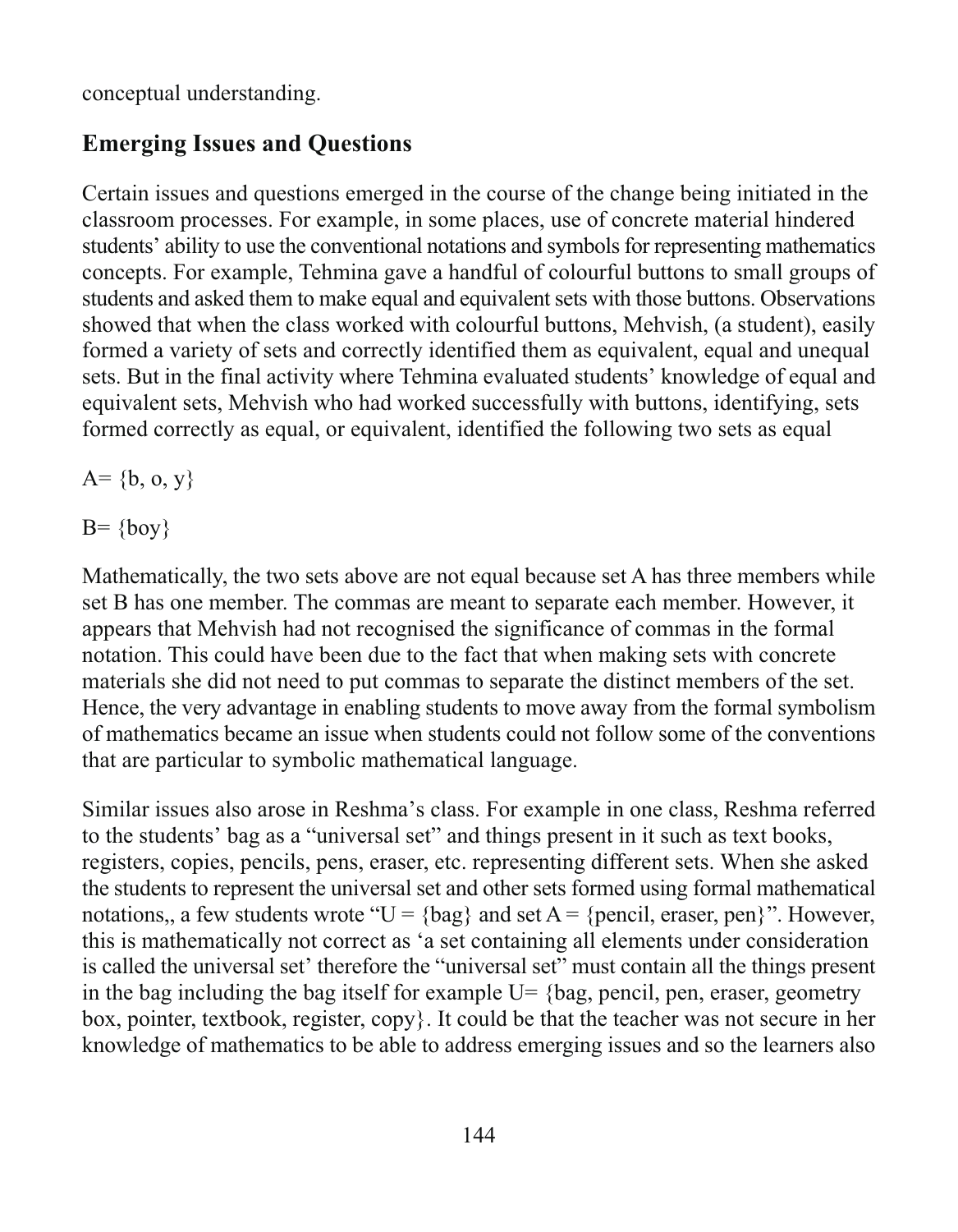faced difficulties in understanding the concept and were a bit confused.

#### **Conclusion**

To conclude, the findings from the study showed that the teaching strategies introduced as part of the Advanced Diploma Programme led to a positive change in the teachers' classroom practice, in the mathematics that the students learnt in the classroom and how they learnt it. However, the study also revealed that certain contextual and other factors mediated the potential of these strategies to impact the classroom. Primarily from the findings reported here, these factors include: teachers' subject matter knowledge, their experience and ability to handle student responses, their critical (as apposed to an unquestioning) use of the strategies introduced.

The study was looking at the ongoing impact studying the change process as it unfolded in the classroom. An implication of the action research was that the teachers' implementation of new strategies was not their blind acceptance of new ideas; on the contrary, it was a process of the teachers' questioning routine practice, analyzing new strategy and deciding appropriate actions in relation to adjusting change within their classroom realities and school circumstances. The teachers have moved from the passive role to the more active through participating in this process of research and reinforcement of their critical reflection. Consequently, the teachers' involvement in researching the implementation process had engaged them in an evolving and continuous process of self-reflection. This could be seen as an indicator of the teachers' maintaining their learning to routine life in schools.

### **References**

- Brissenden, D. (1988). Talking About Mathematics, Mathematical Discussions in Primary Classrooms. London: Blackwell
- Etondo, F. B., & Garcia, S. M. (2003). Cooperative Learning in the Teaching of Mathematics in Secondary Education. *Educational Action Research*, 11 (1). 93-120
- Fullan, M. (2001). The New Meaning of Educational Change (Third Edition). New York: Teachers College Press.

Johnson, D. W., Johnson, R. T., & Houlbec, E. J. (1993). Circles of Learning: Cooperation